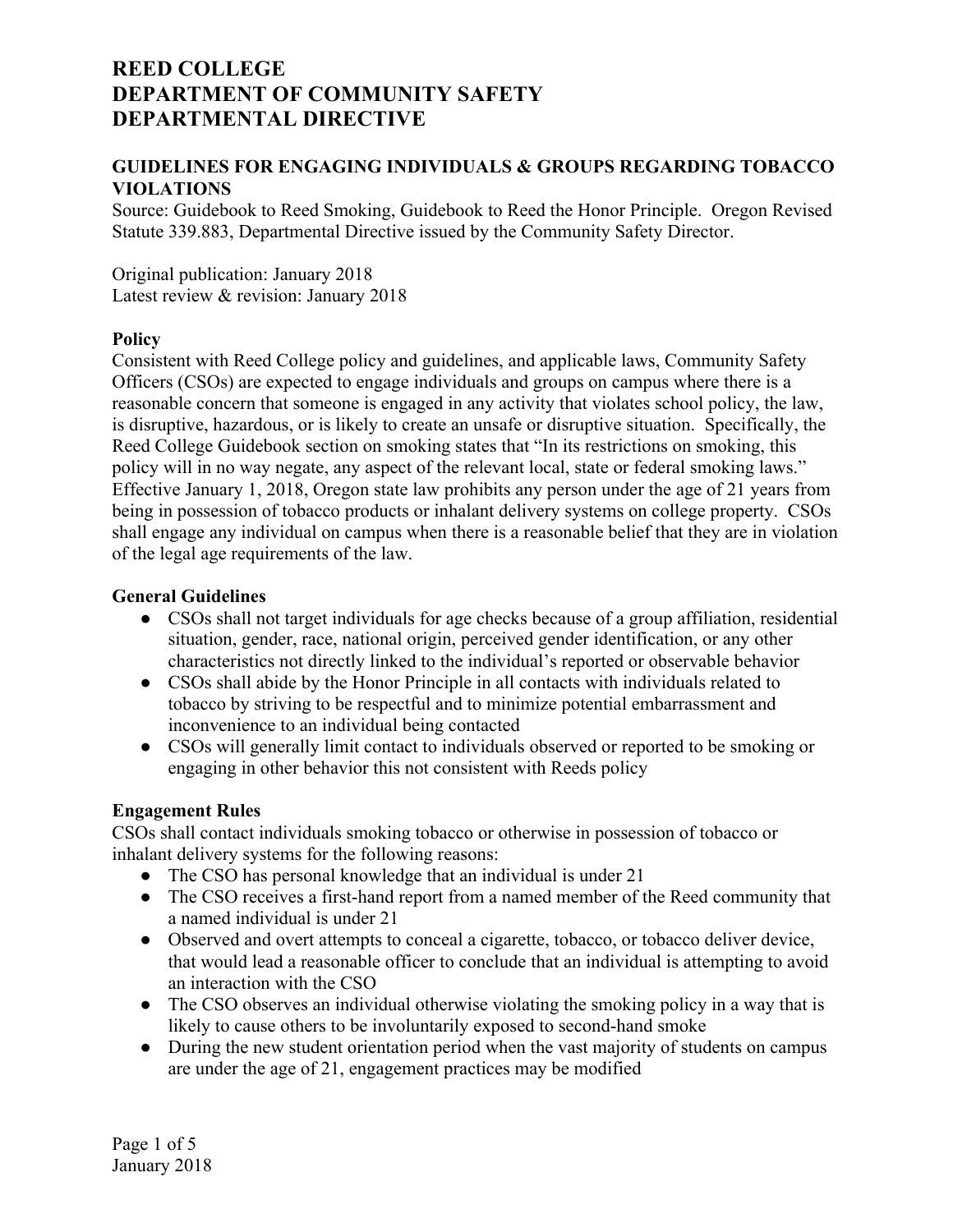### **CSO Engagement Guidelines**

CSOs should both exercise caution and apply officer safety strategies when approaching any individual or group, and make reasonable attempts to use non-confrontational methods when engaging individuals and groups on campus related to tobacco.

- 1. Greet the individual(s) and introduce yourself by name.
- 2. State your reason for addressing them, including any specific observation(s) that led to the engagement (e.g., I see that you are smoking and recognize you as a first-year student, or I want to let you know that you are smoking in front of a doorway, etc.).
- 3. Attempt to confirm your observations verbally
- 4. If, upon contacting them, it becomes evident that there has been no violation, or there is not sufficient information to confirm a violation, the CSO should use discretion in either pursuing a conversation about his/her observations, or ending the engagement.
- 5. If, upon contacting an individual or group, the CSO concludes that, more likely than not, they have violated the smoking policy, the CSO shall make reasonable attempts to identify them and to confiscate any illegally possessed tobacco products or inhalant delivery systems as appropriate.
- 6. Request Reed I.D. from each individual present and who is believed to have been in violation. Note that all Reed community members are required to provide Reed I.D. to a  $\text{CSO}$  upon request<sup>1</sup>.
	- a. Individuals claiming to be Reed students who do not have I.D. should be asked for their name and be verified through Dispatch
	- b. Individuals who are not Reed community members should be asked to produce valid, government issued, photo I.D. Refusal to provide I.D. and/or to fully cooperate will normally be grounds for an immediate exclusion from campus for non-Reed individuals<sup>2</sup>.
	- c. Individuals proximate to a violation of the smoking policy, but who are not believed to have been in violation, do not need to be identified.
- 7. Once I.D. has been obtained and the information recorded, explain that you are responsible for taking possession of tobacco products and inhalant delivery systems in the possession of anyone under the age of 21 years.
- 8. Whether addressing single individual or a group, *ask each individual present* whether or not they were in possession of tobacco products or inhalant delivery systems and note each individual's answer. Return the individual's I.D. once you have recorded the information and answers.
	- a. If an individual does not answer a direct question, remind the individual that it is your responsibility to ask and that their refusal to answer denies you the ability to do your job. Do NOT label the behavior as "dishonorable," "uncooperative," or "dishonest": simply state what you observed, what the individual has said (or refused to say), and what you will document in the incident report. If you believe that your observations

 $\frac{1}{1}$ Reed I.D. cards have the following printed on the reverse side: The cardholder must present Reed ID upon request from any member of the Reed community.

<sup>&</sup>lt;sup>2</sup> See additional guidelines for alumni and conference attendees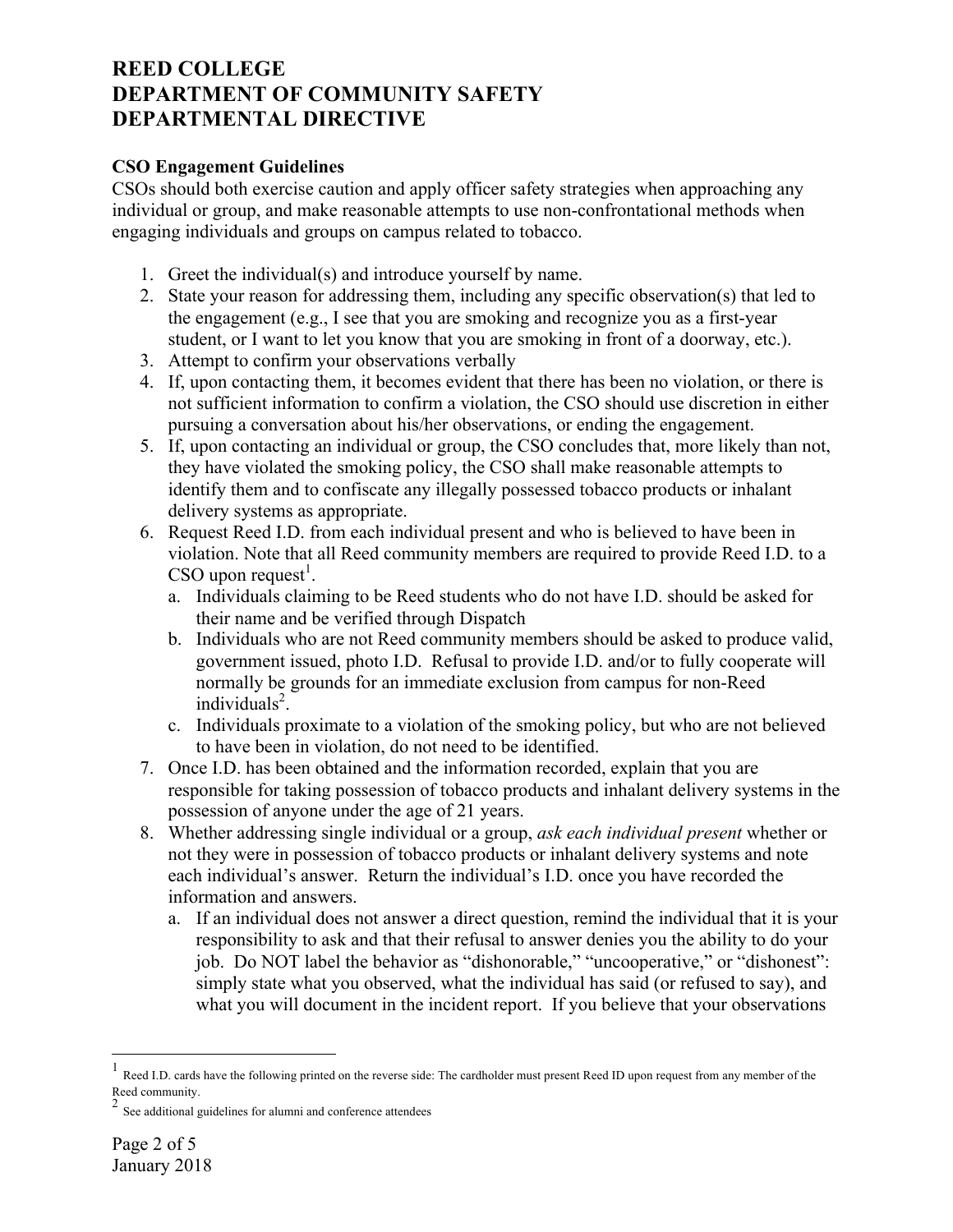do not match the individual's statements, state this matter-of-factly and offer them an opportunity to clarify.

- b. If an individual continues not to answer, let them know that you will note in your report that they declined to answer your questions after having been specifically asked to cooperate, and then return their I.D.
- 9. If addressing a group and some individuals acknowledge having engaged in behavior that violates the smoking policy, while others say that they did not, confirm with those who did that this is correct. Explain to the group that you will document only the names of those who acknowledged having been in violation.
- 10. If no one present acknowledges being responsible for the activity, explain to the group that, because you believe a violation has likely occurred, you will document the fact in your report. Advise the group that the CS Director will review the report and determine whether or not to forward it to the Dean of Students as a presumptive violation by everyone in the room or area.

### **Identification and Age Checks**

For purposes of identifying students and checking the age of students, ONLY the Reed College records may be used. The primary source of identification for students is the Reed I.D. card. Secondary identification can be made by use of another photo I.D. to confirm a student's name and then cross checking the name against Reed records.

Because students routinely use fake I.D. with altered birthdates and other incorrect information, no non-Reed information or I.D. will be considered verification of a student's identity or age.

### **Refusal to surrender illegally possessed tobacco products or inhalant delivery systems**

### **Background**

Individuals may refuse to surrender drugs or paraphernalia. In order to be prepared for this situation, please use the guidelines below.

### **CSO Guidelines**

- 1. Do not attempt to physically take any items from the possession of an individual against their will or engage in any physical confrontation.
- 2. If you have immediate access to a camera, photograph the item(s), and the individual(s), if possible.
- 3. Inform the individual that the college's policy and your directives require you to confiscate illegally possessed tobacco products or inhalant delivery systems
- 4. Inform the individual that their declining to give you the item(s) is actively preventing you from doing your job and is not consistent with the college's policy.
- 5. Politely ask the individual to allow you to do your job and surrender the item(s).
- 6. If the individual still refuses to surrender the item(s), tell them that you are required to call the Community Safety Manager on call immediately for instructions.
- 7. Contact the on-call CS Manager immediately for instructions (24/7).

Page 3 of 5 January 2018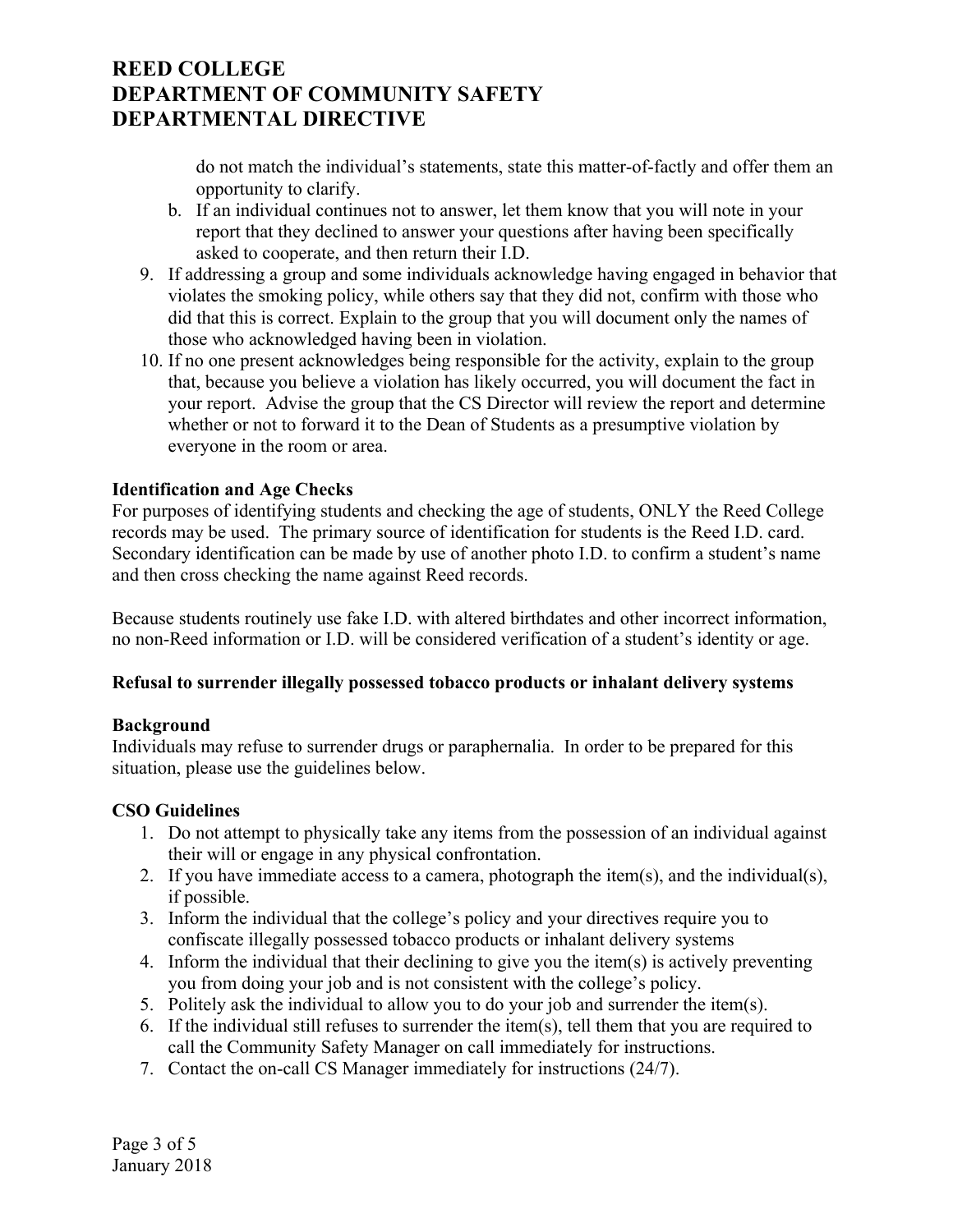8. If the individual begins to leave the area, if they have been identified, allow them to leave. If the individual has not been identified and you do not know if the person is a Reed community member, you may issue a verbal exclusion and ensure that they leave campus.

### **Non-Student Contacts**

Generally, unaffiliated persons found in violation of the college's smoking policy will be told that they are in violation and given an opportunity to comply. Any individual who refuses, after having been asked to comply with the College's policy, will typically be instructed to leave college property immediately and provisionally excluded pending any appropriate follow up. However, persons with some kind of official business with the college may be engaged differently depending on specific circumstances. The following information should be considered a general guideline and questions or unique circumstances should be referred to a CS Manager whenever possible.

### **Alumni**

Alumni routinely access campus for alumni-specific events (i.e. Reunions), student or general campus events (e.g., Convocation, Renn Fayre, Commencement, etc.), to volunteer for the college, to access the Sports & Fitness Center, etc. Historically it is not uncommon for alumni to engage in behavior that may not be consistent with Reed's policies. Alumni who refuse to comply will not routinely be excluded from campus; the CS Manager on-call should be notified for instructions and the CS Director will follow up with the office of Alumni Relations.

### **Engagement Best Practices**

In order to preserve the best possible relationships between CSOs and members of the community, while consistently engaging observed or reported violations of the smoking policy, CSOs should consider the following in all interactions:

- Avoid characterizing a individual's behavior as "dishonorable" or "dishonest"
- Avoid any judgment-based comments, such as, "I'm disappointed . . .," "You should consider . . . ", or "What you did was wrong . . . "
- Avoid using terms that emphasize official authority or power, such as, "I caught you . . .," "You've broken the law . . .," or "I'm enforcing . . . "
- Emphasize terms such as "engagement," "inconsistent with policy," and "conversation"
- Tell students and others specifically why they are being engaged by describing what was observed and/or reported
- If the statements made by someone do not match observations, re-state what was observed and point out—without judgment—that what has been observed does not match what is being reported
- Tell individuals that your report will state what was observed, what was said, and any other relevant objective information, and that it will be up to the CS Director and Dean to determine the appropriate follow up

## **Disposition of Confiscated Items and Materials**

Page 4 of 5 January 2018